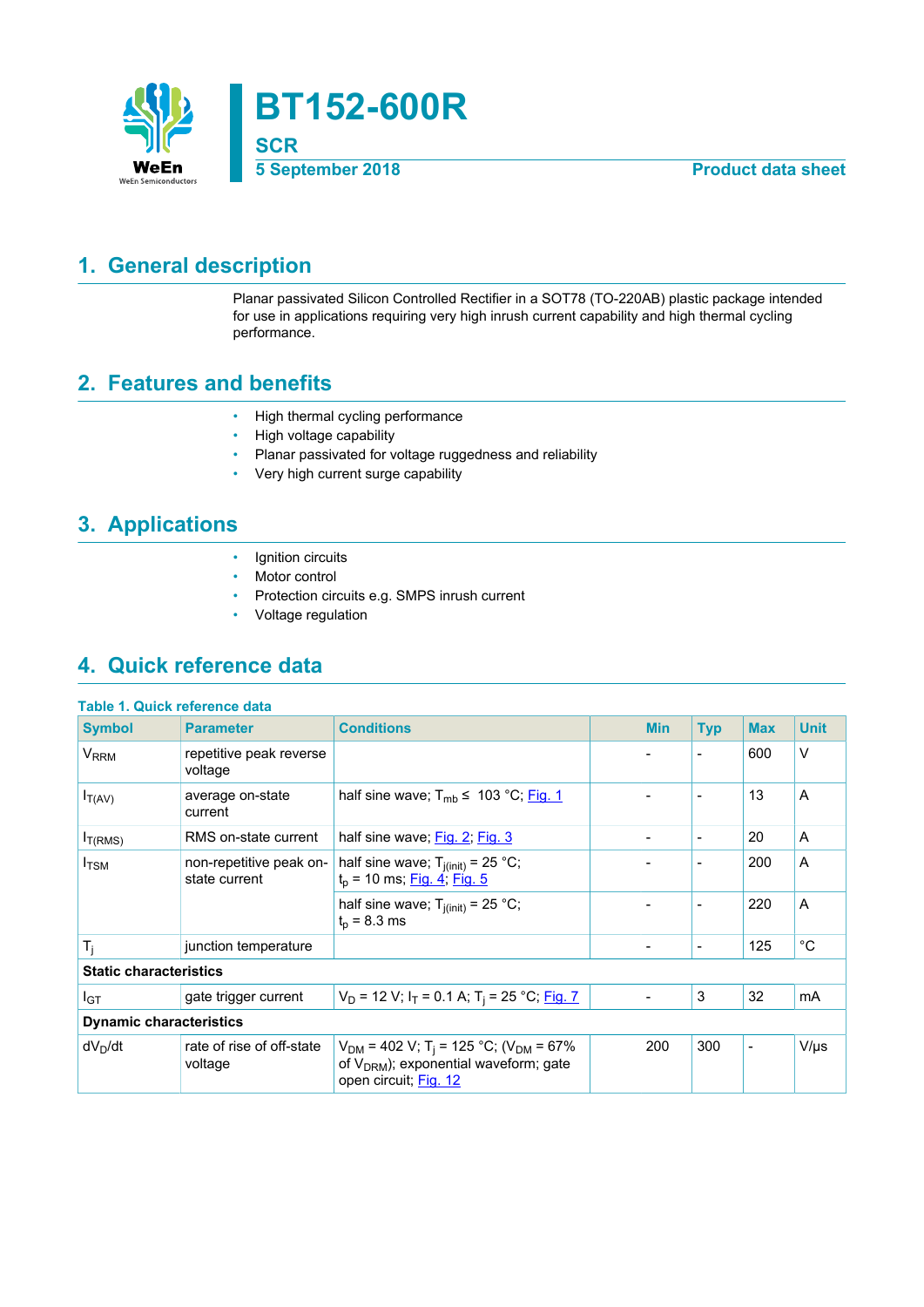# <span id="page-1-0"></span>**5. Pinning information**

|                |               | <b>Table 2. Pinning information</b>  |                                |                       |
|----------------|---------------|--------------------------------------|--------------------------------|-----------------------|
| <b>Pin</b>     | <b>Symbol</b> | <b>Description</b>                   | <b>Simplified outline</b>      | <b>Graphic symbol</b> |
|                | K             | cathode                              | mb                             | $A + A$ $K$           |
| $\overline{2}$ | A             | anode                                |                                | G<br>sym037           |
| 3              | G             | gate                                 |                                |                       |
| mb             | A             | mounting base; connected to<br>anode | ᇦ y<br><b>TO-220AB (SOT78)</b> |                       |
|                |               |                                      |                                |                       |

# <span id="page-1-1"></span>**6. Ordering information**

| <b>Table 3. Ordering information</b> |                 |                                                                                     |                |  |  |  |  |
|--------------------------------------|-----------------|-------------------------------------------------------------------------------------|----------------|--|--|--|--|
| <b>Type number</b>                   | <b>Package</b>  |                                                                                     |                |  |  |  |  |
|                                      | <b>Name</b>     | <b>Description</b>                                                                  | <b>Version</b> |  |  |  |  |
| BT152-600R                           | <b>TO-220AB</b> | plastic single-ended package; heatsink mounted; 1 mounting<br>hole; 3-lead TO-220AB | SOT78          |  |  |  |  |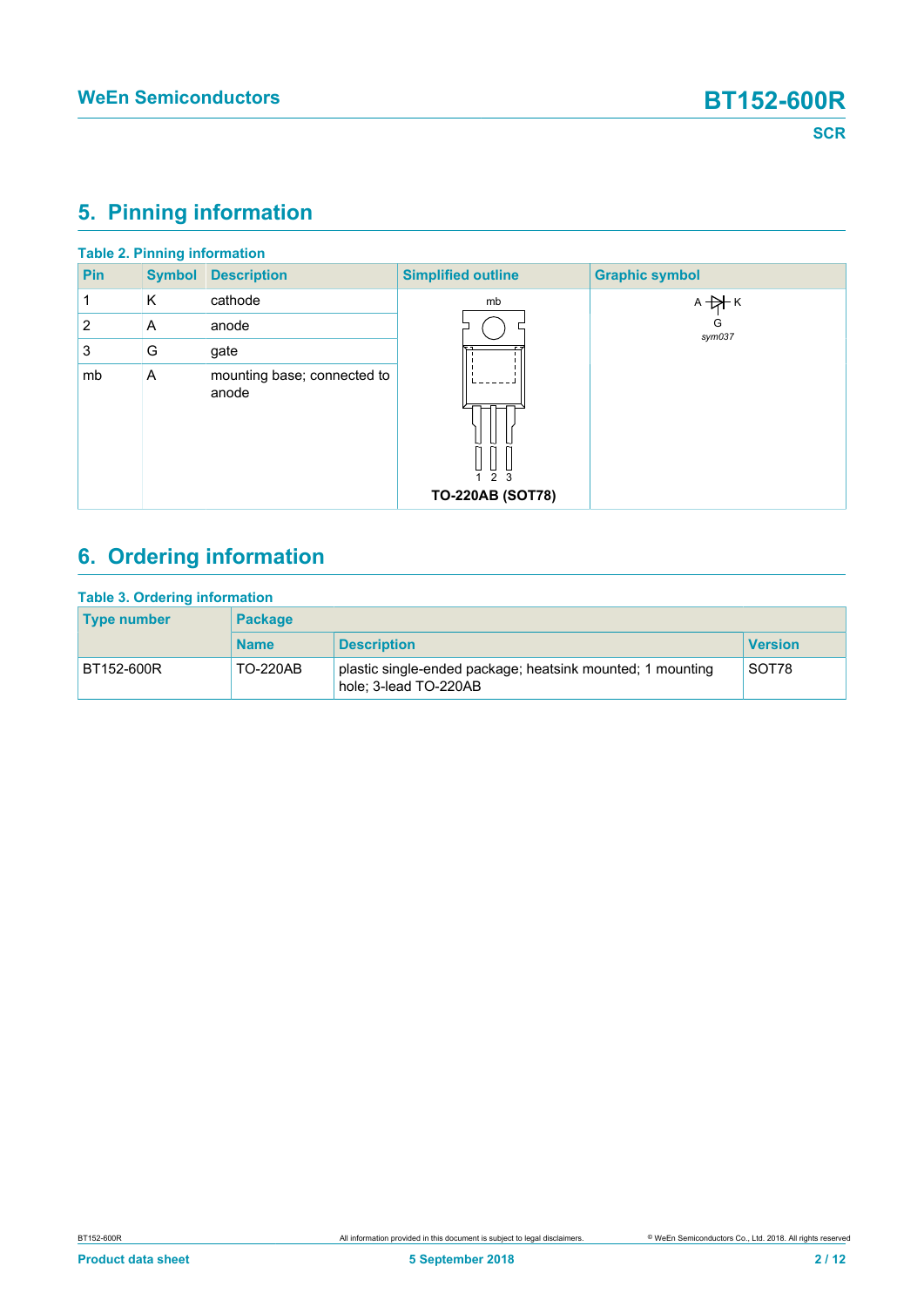# <span id="page-2-1"></span>**7. Limiting values**

### **Table 4. Limiting values**

*In accordance with the Absolute Maximum Rating System (IEC 60134).*

| <b>Symbol</b>       | <b>Parameter</b>                         | <b>Conditions</b>                                                       | <b>Min</b>                   | <b>Max</b> | <b>Unit</b> |
|---------------------|------------------------------------------|-------------------------------------------------------------------------|------------------------------|------------|-------------|
| V <sub>DRM</sub>    | repetitive peak off-state<br>voltage     |                                                                         |                              | 600        | $\vee$      |
| V <sub>RRM</sub>    | repetitive peak reverse<br>voltage       |                                                                         | $\overline{\phantom{a}}$     | 600        | V           |
| $I_{T(AV)}$         | average on-state current                 | half sine wave; $T_{mb} \leq 103 \degree C$ ; Fig. 1                    | $\overline{\phantom{a}}$     | 13         | A           |
| I <sub>T(RMS)</sub> | RMS on-state current                     | half sine wave; Fig. 2; Fig. 3                                          | $\qquad \qquad \blacksquare$ | 20         | A           |
| $I_{\rm TSM}$       | non-repetitive peak on-<br>state current | half sine wave; $T_{j(int)} = 25 °C$ ; $t_p = 10$ ms;<br>Fig. 4; Fig. 5 | $\overline{a}$               | 200        | Α           |
|                     |                                          | half sine wave; $T_{j(int)} = 25 °C$ ; $t_p = 8.3$ ms                   | $\overline{\phantom{0}}$     | 220        | A           |
| $l^2t$              | $I2t$ for fusing                         | $t_p$ = 10 ms; SIN                                                      |                              | 200        | $A^2s$      |
| $dl_T/dt$           | rate of rise of on-state<br>current      | $I_G$ = 100 mA                                                          | $\blacksquare$               | 200        | $A/\mu s$   |
| $I_{GM}$            | peak gate current                        |                                                                         | $\overline{\phantom{a}}$     | 5          | A           |
| V <sub>RGM</sub>    | peak reverse gate<br>voltage             |                                                                         |                              | 5          | $\vee$      |
| $P_{GM}$            | peak gate power                          |                                                                         |                              | 20         | W           |
| $P_{G(AV)}$         | average gate power                       | over any 20 ms period                                                   |                              | 0.5        | W           |
| $T_{\sf stg}$       | storage temperature                      |                                                                         | $-40$                        | 150        | $^{\circ}C$ |
| $T_{j}$             | junction temperature                     |                                                                         |                              | 125        | $^{\circ}C$ |

<span id="page-2-0"></span>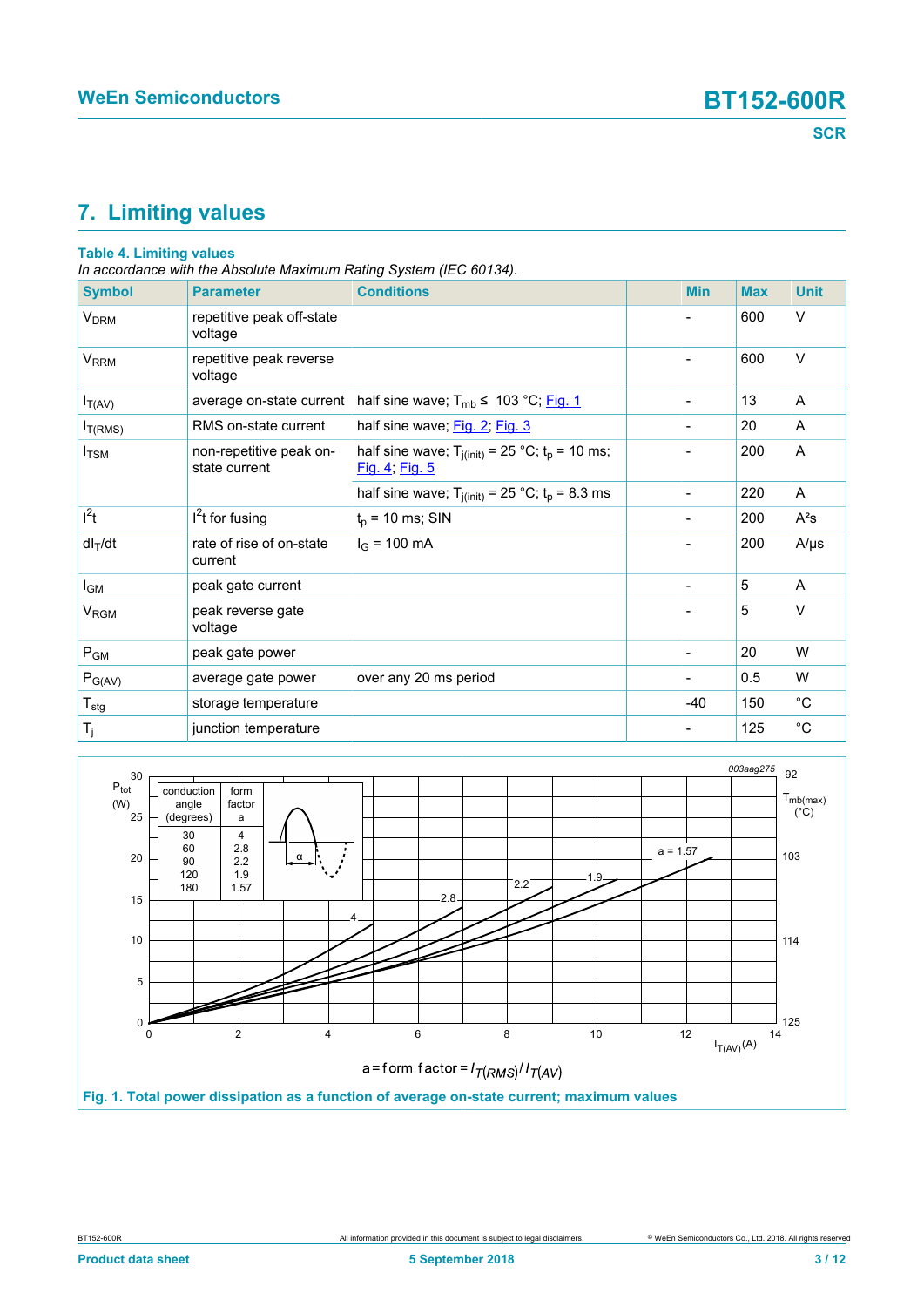## **WeEn Semiconductors BT152-600R**

<span id="page-3-1"></span>**SCR**

<span id="page-3-0"></span>

<span id="page-3-2"></span>**values**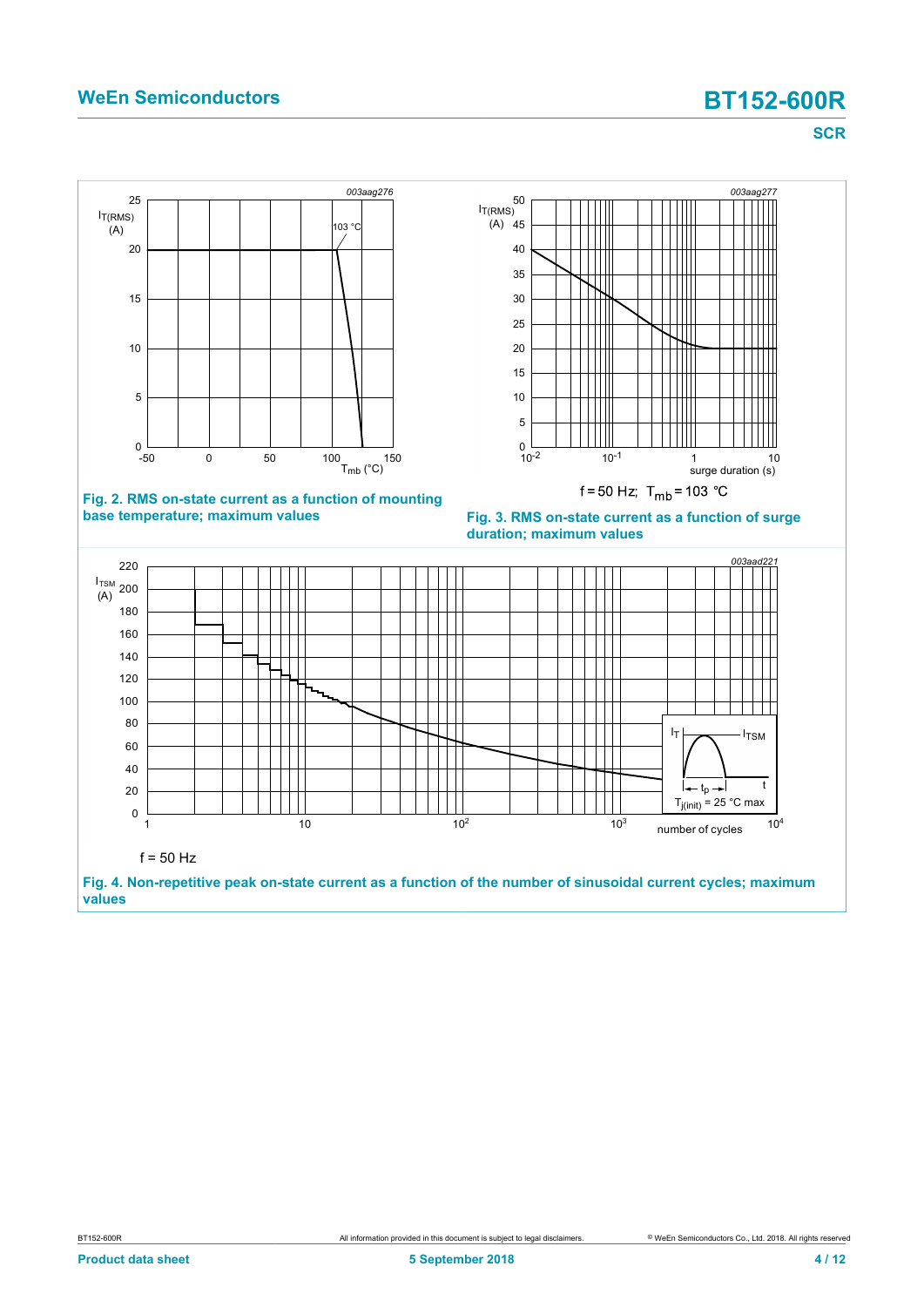# **WeEn Semiconductors BT152-600R**

**SCR**

<span id="page-4-0"></span>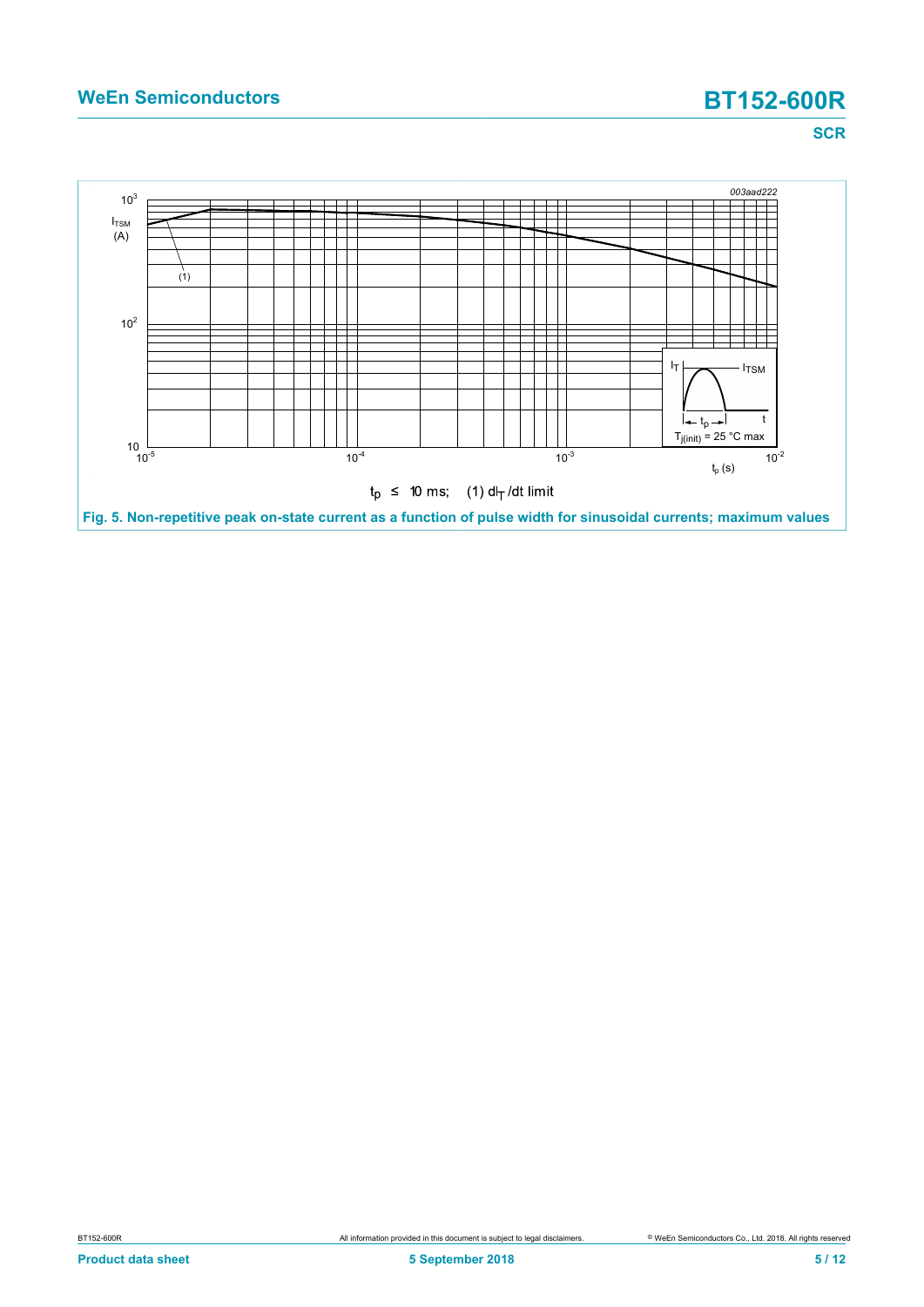### <span id="page-5-1"></span>**8. Thermal characteristics**

| <b>Table 5. Thermal characteristics</b> |                                                            |                   |  |            |            |            |             |
|-----------------------------------------|------------------------------------------------------------|-------------------|--|------------|------------|------------|-------------|
| <b>Symbol</b>                           | <b>Parameter</b>                                           | <b>Conditions</b> |  | <b>Min</b> | <b>Typ</b> | <b>Max</b> | <b>Unit</b> |
| $R_{th(i-mb)}$                          | thermal resistance<br>from junction to<br>mounting base    | Fig. 6            |  |            |            | 1.1        | K/W         |
| $R_{th(j-a)}$                           | thermal resistance<br>from junction to<br>ambient free air | in free air       |  |            | 60         |            | K/W         |

<span id="page-5-0"></span>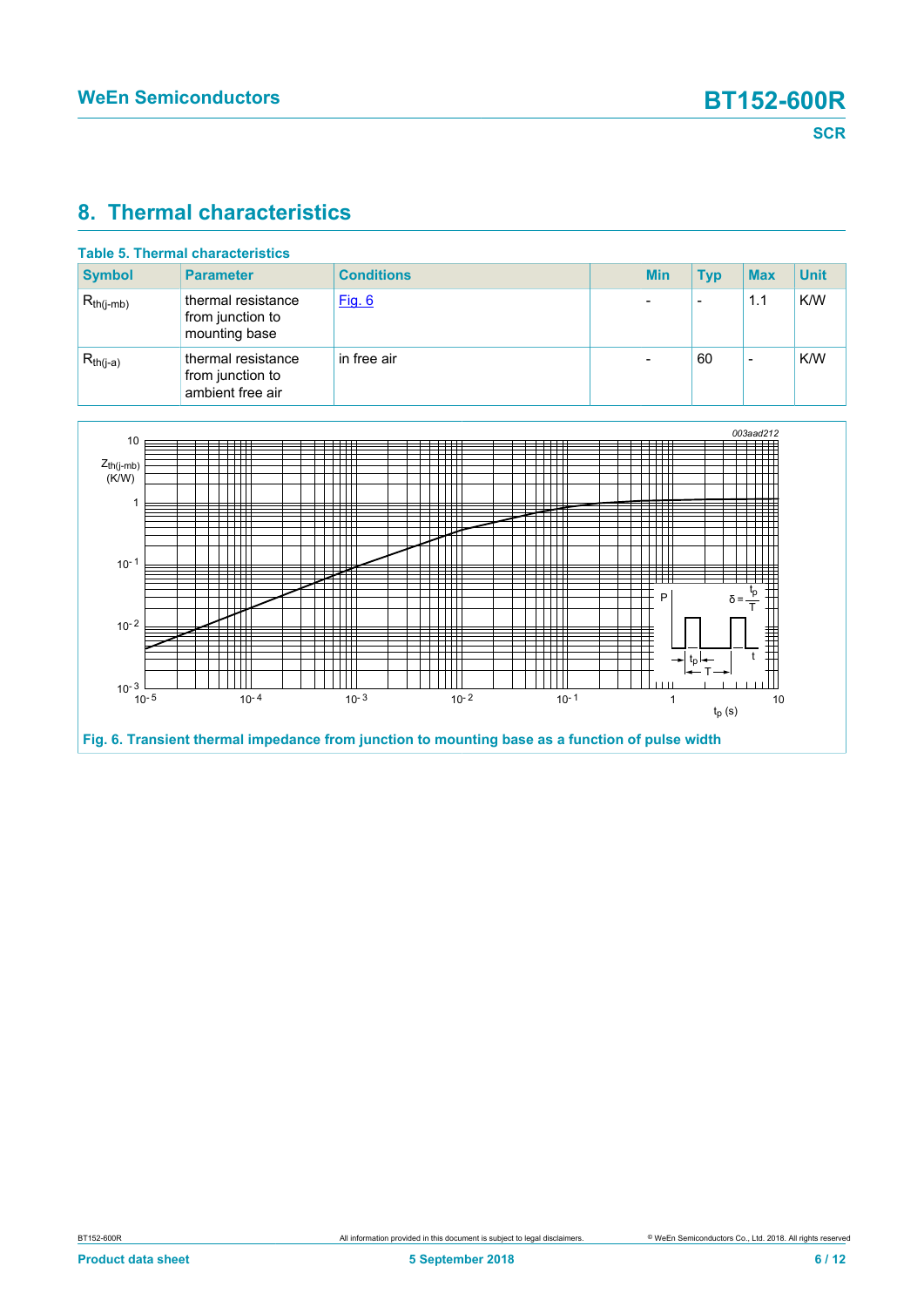### <span id="page-6-2"></span>**9. Characteristics**

| <b>Table 6. Characteristics</b> |                                      |                                                                                                                                                                                                                                                    |  |                              |            |                          |             |
|---------------------------------|--------------------------------------|----------------------------------------------------------------------------------------------------------------------------------------------------------------------------------------------------------------------------------------------------|--|------------------------------|------------|--------------------------|-------------|
| <b>Symbol</b>                   | <b>Parameter</b>                     | <b>Conditions</b>                                                                                                                                                                                                                                  |  | <b>Min</b>                   | <b>Typ</b> | <b>Max</b>               | <b>Unit</b> |
| <b>Static characteristics</b>   |                                      |                                                                                                                                                                                                                                                    |  |                              |            |                          |             |
| $I_{GT}$                        | gate trigger current                 | $V_D$ = 12 V; $I_T$ = 0.1 A; T <sub>i</sub> = 25 °C; Fig. 7                                                                                                                                                                                        |  | $\overline{\phantom{0}}$     | 3          | 32                       | mA          |
| I <sub>L</sub>                  | latching current                     | $V_D$ = 12 V; $I_G$ = 0.1 A; T <sub>i</sub> = 25 °C; Fig. 8                                                                                                                                                                                        |  | $\overline{\phantom{0}}$     | 25         | 80                       | mA          |
| Iн                              | holding current                      | $V_D$ = 12 V; T <sub>i</sub> = 25 °C; Fig. 9                                                                                                                                                                                                       |  | $\overline{\phantom{0}}$     | 15         | 60                       | mA          |
| $V_T$                           | on-state voltage                     | $I_T$ = 40 A; T <sub>i</sub> = 25 °C; Fig. 10                                                                                                                                                                                                      |  | $\overline{\phantom{0}}$     | 1.4        | 1.75                     | $\vee$      |
| V <sub>GT</sub>                 | gate trigger voltage                 | $V_D$ = 12 V; $I_T$ = 0.1 A; T <sub>i</sub> = 25 °C;<br><b>Fig. 11</b>                                                                                                                                                                             |  |                              | 0.6        | 1                        | $\vee$      |
|                                 |                                      | $V_D$ = 600 V; $I_T$ = 0.1 A; T <sub>i</sub> = 125 °C                                                                                                                                                                                              |  | 0.25                         | 0.4        | $\blacksquare$           | $\vee$      |
| l <sub>D</sub>                  | off-state current                    | $V_D$ = 600 V; T <sub>i</sub> = 125 °C                                                                                                                                                                                                             |  | $\qquad \qquad \blacksquare$ | 0.2        | 1                        | mA          |
| l <sub>R</sub>                  | reverse current                      | $V_R$ = 600 V; T <sub>i</sub> = 125 °C                                                                                                                                                                                                             |  | $\qquad \qquad \blacksquare$ | 0.2        | $\mathbf 1$              | mA          |
| <b>Dynamic characteristics</b>  |                                      |                                                                                                                                                                                                                                                    |  |                              |            |                          |             |
| $dV_D/dt$                       | rate of rise of off-state<br>voltage | $V_{DM}$ = 402 V; T <sub>i</sub> = 125 °C; (V <sub>DM</sub> = 67%<br>of $V_{DRM}$ ); exponential waveform; gate<br>open circuit; Fig. 12                                                                                                           |  | 200                          | 300        |                          | $V/\mu s$   |
| $t_{gt}$                        | gate-controlled turn-on<br>time      | $I_{TM}$ = 40 A; $V_D$ = 800 V; $I_G$ = 100 mA;<br>$dl_G/dt = 5$ A/µs                                                                                                                                                                              |  |                              | 2          |                          | μs          |
| $t_q$                           | commutated turn-off<br>time          | $V_{DM}$ = 402 V; T <sub>i</sub> = 125 °C; I <sub>TM</sub> = 50 A;<br>$V_R$ = 25 V; (dl <sub>T</sub> /dt) <sub>M</sub> = 30 A/µs; dV <sub>D</sub> /<br>dt = 50 V/μs; R <sub>GK(ext)</sub> = 100 Ω; (V <sub>DM</sub> =<br>67% of V <sub>DRM</sub> ) |  |                              | 70         | $\overline{\phantom{a}}$ | μs          |

<span id="page-6-0"></span>

**Fig. 7. Normalized gate trigger current as a function of junction temperature**

<span id="page-6-1"></span>

**Fig. 8. Normalized latching current as a function of junction temperature**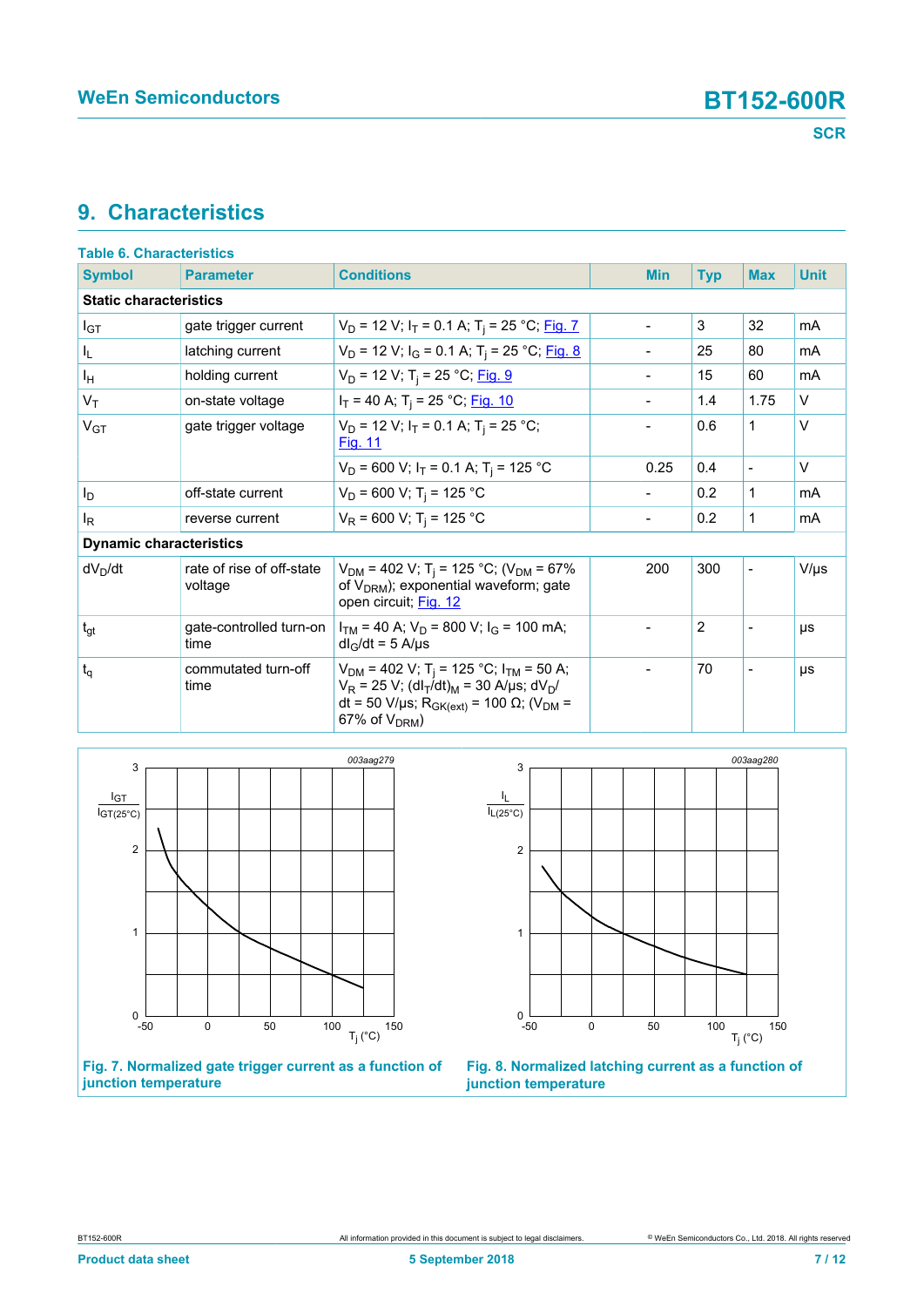### **WeEn Semiconductors BT152-600R**

<span id="page-7-2"></span><span id="page-7-0"></span>**SCR**

<span id="page-7-3"></span><span id="page-7-1"></span>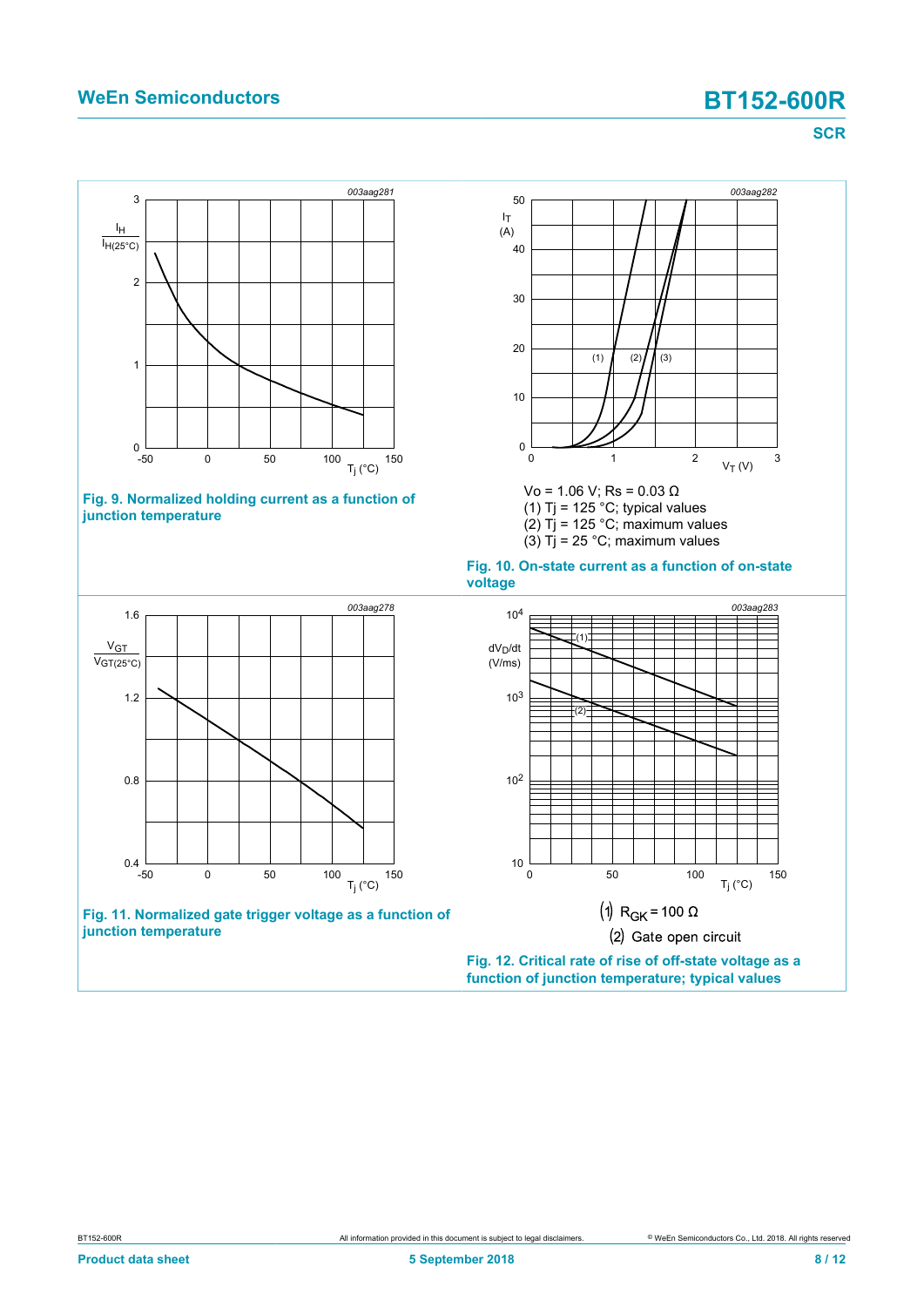## <span id="page-8-0"></span>**10. Package outline**

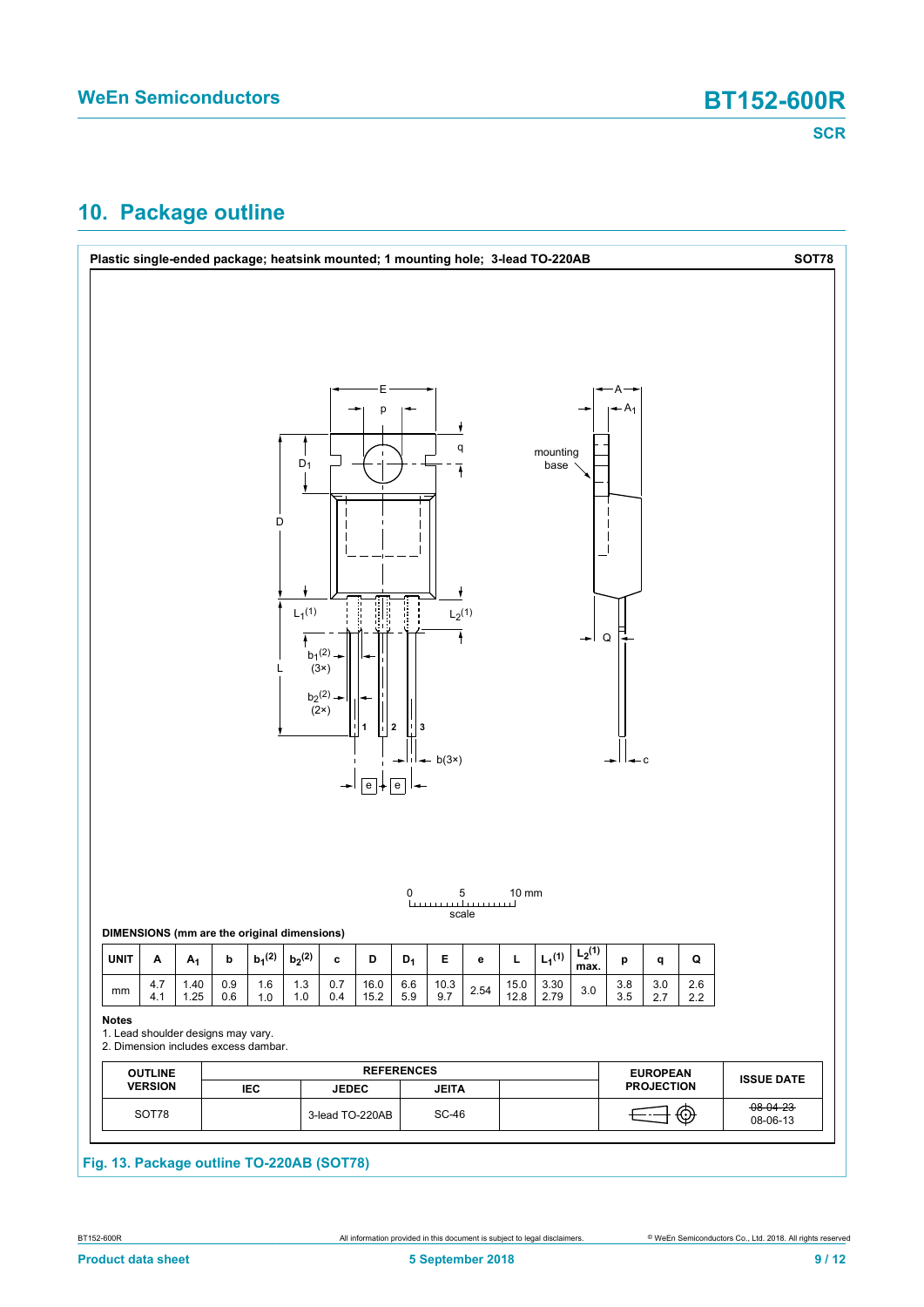## <span id="page-9-1"></span><span id="page-9-0"></span>**11. Legal information**

### **Data sheet status**

| <b>Document</b><br>status [1][2]     | <b>Product</b><br>status [3] | <b>Definition</b>                                                                           |
|--------------------------------------|------------------------------|---------------------------------------------------------------------------------------------|
| Objective<br>[short] data<br>sheet   | Development                  | This document contains data from<br>the objective specification for product<br>development. |
| Preliminary<br>[short] data<br>sheet | Qualification                | This document contains data from the<br>preliminary specification.                          |
| Product<br>[short] data<br>sheet     | Production                   | This document contains the product<br>specification.                                        |

[1] Please consult the most recently issued document before initiating or completing a design.

- The term 'short data sheet' is explained in section "Definitions".
- The product status of device(s) described in this document may have changed since this document was published and may differ in case of multiple devices. The latest product status information is available on the Internet at URL http://www.ween-semi.com.

### **Definitions**

**Draft** — The document is a draft version only. The content is still under internal review and subject to formal approval, which may result in modifications or additions. WeEn Semiconductors does not give any representations or warranties as to the accuracy or completeness of information included herein and shall have no liability for the consequences of use of such information.

**Short data sheet** — A short data sheet is an extract from a full data sheet with the same product type number(s) and title. A short data sheet is intended for quick reference only and should not be relied upon to contain detailed and full information. For detailed and full information see the relevant full data sheet, which is available on request via the local WeEn Semiconductors sales office. In case of any inconsistency or conflict with the short data sheet, the full data sheet shall prevail.

**Product specification** — The information and data provided in a Product data sheet shall define the specification of the product as agreed between WeEn Semiconductors and its customer, unless WeEn Semiconductors and customer have explicitly agreed otherwise in writing. In no event however, shall an agreement be valid in which the WeEn Semiconductors product is deemed to offer functions and qualities beyond those described in the Product data sheet.

### **Disclaimers**

**Limited warranty and liability** — Information in this document is believed to be accurate and reliable. However, WeEn Semiconductors does not give any representations or warranties, expressed or implied, as to the accuracy or completeness of such information and shall have no liability for the consequences of use of such information. WeEn Semiconductors takes no responsibility for the content in this document if provided by an information source outside of WeEn Semiconductors.

In no event shall WeEn Semiconductors be liable for any indirect, incidental, punitive, special or consequential damages (including - without limitation lost profits, lost savings, business interruption, costs related to the removal or replacement of any products or rework charges) whether or not such damages are based on tort (including negligence), warranty, breach of contract or any other legal theory.

Notwithstanding any damages that customer might incur for any reason whatsoever, WeEn Semiconductors' aggregate and cumulative liability towards customer for the products described herein shall be limited in accordance with the *Terms and conditions of commercial sale* of WeEn **Semiconductors** 

**Right to make changes** — WeEn Semiconductors reserves the right to make changes to information published in this document, including without limitation specifications and product descriptions, at any time and without notice. This document supersedes and replaces all information supplied prior to the publication hereof.

**Suitability for use** — WeEn Semiconductors products are not designed, authorized or warranted to be suitable for use in life support, life-critical or safety-critical systems or equipment, nor in applications where failure or malfunction of an WeEn Semiconductors product can reasonably be expected to result in personal injury, death or severe property or environmental damage. WeEn Semiconductors and its suppliers accept no liability for inclusion and/or use of WeEn Semiconductors products in such equipment or applications and therefore such inclusion and/or use is at the customer's own risk.

**Quick reference data** — The Quick reference data is an extract of the product data given in the Limiting values and Characteristics sections of this document, and as such is not complete, exhaustive or legally binding.

**Applications** — Applications that are described herein for any of these products are for illustrative purposes only. WeEn Semiconductors makes no representation or warranty that such applications will be suitable for the specified use without further testing or modification.

Customers are responsible for the design and operation of their applications and products using WeEn Semiconductors products, and WeEn Semiconductors accepts no liability for any assistance with applications or customer product design. It is customer's sole responsibility to determine whether the WeEn Semiconductors product is suitable and fit for the customer's applications and products planned, as well as for the planned application and use of customer's third party customer(s). Customers should provide appropriate design and operating safeguards to minimize the risks associated with their applications and products.

WeEn Semiconductors does not accept any liability related to any default, damage, costs or problem which is based on any weakness or default in the customer's applications or products, or the application or use by customer's third party customer(s). Customer is responsible for doing all necessary testing for the customer's applications and products using WeEn Semiconductors products in order to avoid a default of the applications and the products or of the application or use by customer's third party customer(s). WeEn does not accept any liability in this respect.

**Limiting values** — Stress above one or more limiting values (as defined in the Absolute Maximum Ratings System of IEC 60134) will cause permanent damage to the device. Limiting values are stress ratings only and (proper) operation of the device at these or any other conditions above those given in the Recommended operating conditions section (if present) or the Characteristics sections of this document is not warranted. Constant or repeated exposure to limiting values will permanently and irreversibly affect the quality and reliability of the device.

**No offer to sell or license** — Nothing in this document may be interpreted or construed as an offer to sell products that is open for acceptance or the grant, conveyance or implication of any license under any copyrights, patents or other industrial or intellectual property rights.

**Export control** — This document as well as the item(s) described herein may be subject to export control regulations. Export might require a prior authorization from competent authorities.

**Non-automotive qualified products** — Unless this data sheet expressly states that this specific WeEn Semiconductors product is automotive qualified, the product is not suitable for automotive use. It is neither qualified nor tested in accordance with automotive testing or application requirements. WeEn Semiconductors accepts no liability for inclusion and/or use of nonautomotive qualified products in automotive equipment or applications.

In the event that customer uses the product for design-in and use in automotive applications to automotive specifications and standards, customer (a) shall use the product without WeEn Semiconductors' warranty of the product for such automotive applications, use and specifications, and (b) whenever customer uses the product for automotive applications beyond WeEn Semiconductors' specifications such use shall be solely at customer's own risk, and (c) customer fully indemnifies WeEn Semiconductors for any liability, damages or failed product claims resulting from customer design and use of the product for automotive applications beyond WeEn Semiconductors' standard warranty and WeEn Semiconductors' product specifications.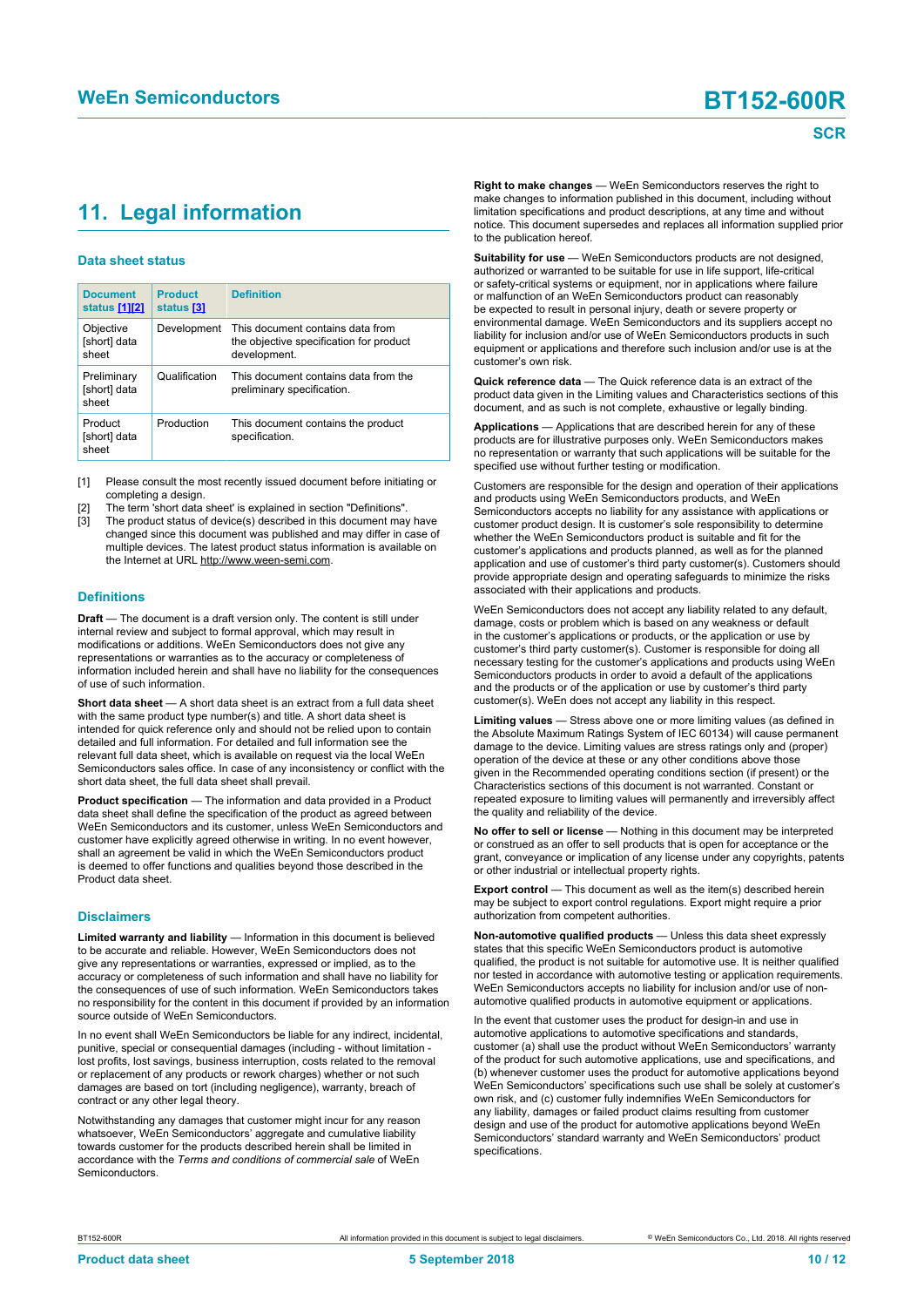**Translations** — A non-English (translated) version of a document is for reference only. The English version shall prevail in case of any discrepancy between the translated and English versions.

### **Trademarks**

Notice: All referenced brands, product names, service names and trademarks are the property of their respective owners.